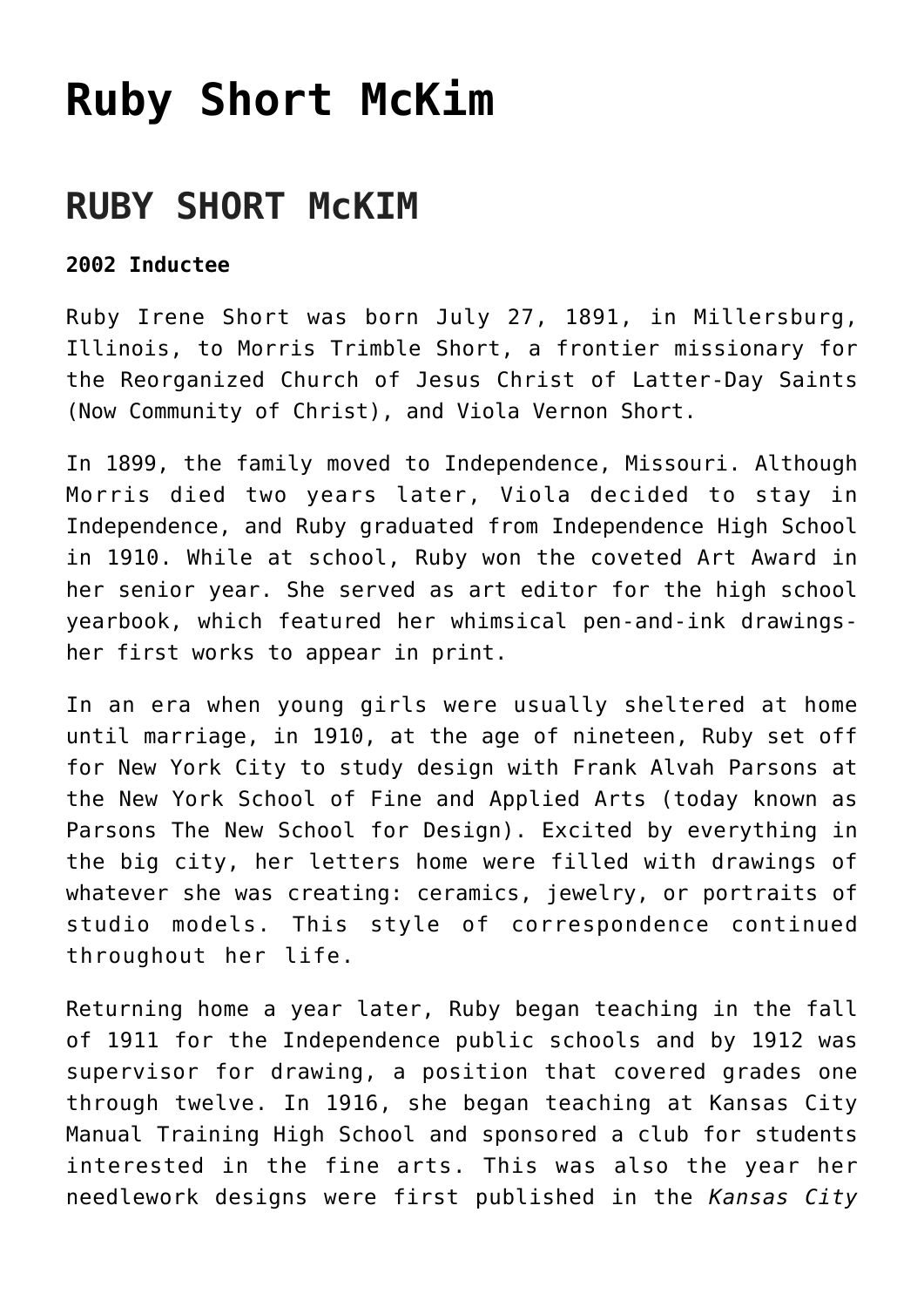*Star*. Her *Bedtime Quilt* was made up of twenty "Quaddie Quilties," embroidered squares illustrating Thornton Burgess's popular stories of woodland creatures.

Ruby married a former high school classmate, Arthur McKim, on July 16, 1917. As soon as their baby, Betty, born October 31, 1918, could be left with the grandparents, Ruby and Arthur took to the road to sell Ruby's patterns and design ideas to publication syndicates across the country. As Betty grew, the letters from Mama contained drawings of whatever she and Arthur saw that day: children playing in the ocean, Daddy resting in a big chair after a hard day. Ruby's spelling was sometimes questionable, but her drawings made the letters like small storybooks to little Betty, waiting at home. When their second child, Marilyn, was born five years later, the grandmothers informed them that Ruby's traveling days were over.

After a short stint in St. Louis, the family returned to Independence and converted the first floor of Viola Short's home into offices and made the second floor into apartments for the two grandmothers. By 1925, McKim Studios had become a home-based mail-order business that oversaw the publication of Ruby Short McKim's designs in newspapers and magazines throughout the United States. The McKims also published catalogs of patterns and kits, under titles like *Patchwork Patterns* and *Designs Worth Doing.*

In January 1922, Ruby began a sixteen-year career with *Child Life* magazine with her Alice in Wonderland series. She was soon supplying designs to other magazines and syndicated features. The *Kansas City Star*, the *Omaha World-Herald*, the *Nebraska Farmer, Woman's World, Successful Farming*, and the *Indianapolis Star* were among the publications that featured McKim designs. Ruby also became the artcraft editor at *Better Homes and Gardens*, designing kits and patterns for quilts and other home decorating projects.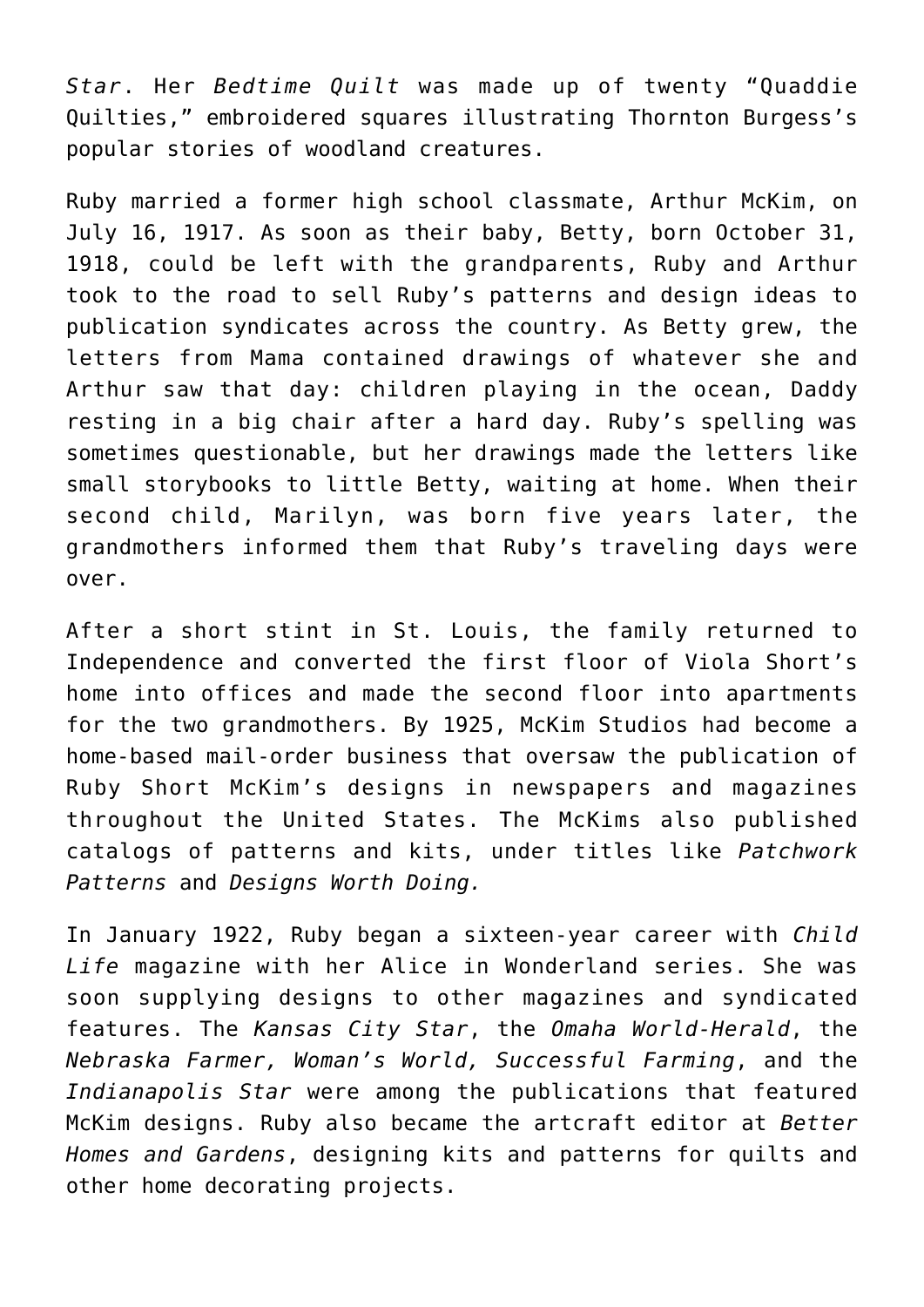Many of Ruby's quilts reflected her interest in children and education. *The Jolly Circus, Nursery Rhymes, Colonial History, Bible History*, and *Bird Life* quilts were just a few of her series that appeared in the 1920s. *Farm Life, State Flowers, Flower Garden* and *Patchwork Parade of States* were among her popular series in the 1930s. Each new pattern was eagerly awaited, clipped out, and saved by women who were determined to collect the entire series. The newspapers running her patterns often sponsored contests for the quilts made from these patterns, which attracted hundreds of entrants and thousands of enthusiastic viewers. Many of these collections have survived, have been reprinted, and are even offered on the Internet, proving that the popularity of the McKim designs persists to this day.

Ruby inspired others to think and act creatively. She found joy in teaching others to apply the principles of balance and proportion in art that would grace the home in an attactive but still useful manner. Ruby's creativity flowed into every aspect of her life, and she was fortunate to have a husband who recognized her talent and the need to express it. They thought of themselves as the "Two Ones" – each totally independent in what they did but totally dependent on the other for support and inspiration.

In 1931, Arthur oversaw the publication of Ruby's book, *One Hundred and one Patchwork Patterns*. The book served as a comprehensive pattern encyclopedia and how-to book for avid quiltmakers at a time when obtaining this information was a daunting task.

Shortly after the book was published, the family went to Europe to explore other publishing markets. They came home with a contract for a paper in Australia and a new idea for another business- imported, domestic, and antique dolls by mail order. During the mid-1930s, McKim Studios gradually evolved into Kimport Dolls, a business that continued for the rest of their lives and was later carried on by their son,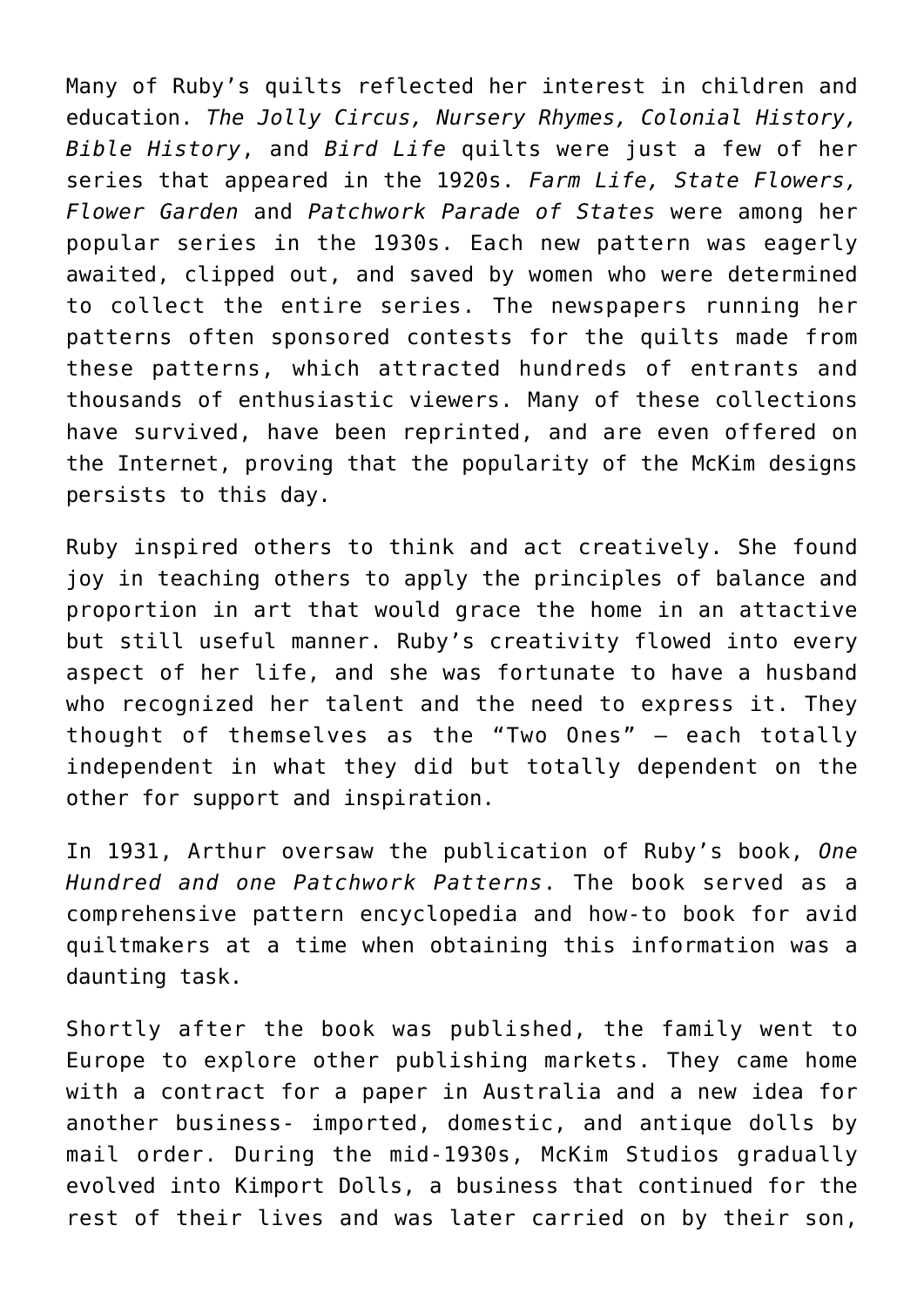Kim, who was born in 1933.

Throughout Ruby's life, art was her passion. She sketched with watercolors on vacations and family outings. She created homemade tags for presents that had limericks to match the small pictures she drew as clues as to what was inside. Even snack time with the family involved artistically cut little sandwiches (with very strange fillings made from leftovers) arranged with flair upon platters. But best of all, to me and to her other grandchildren, she would make each of us a sock doll with colored-pencil-drawn faces whenever we stayed overnight. (Being a very thrifty person, she would recycle the dolls back into socks the following morning.) The dolls were accompanied by a magical story with whatever three characters we requested, skillfully interwoven. Bedtime finished with her singing the old spiritual "Swing Low, Sweet Chariot" as a lullaby.

It was only at her funeral, when I heard the words to the spiritual being sung, that I realized the full impact she had on the members of my family. I knew why I had to write or draw whenever happy or sad. Creativity must be cultivated… and she was the gardener of our lives. She passed these lessons on to us and also to the thousands of women who used her designs to decorate their homes for their families.

Ruby was a wife and mother, an artist and businesswoman, and a charming person to know. She had two personal mottoes that I will always remember: "If you don't feel good, put on your company face and keep going," and "You only fail when you don't try." She always smiled and she never failed. Ruby's husband, Arthur, passed away in 1967. At his death, she penned a poem as a tribute to the part he played in her life, and it was sent to all their mail-order friends as a final memorial to their life together. Ruby died nine years later, on June 28, 1976.

Ruby Short McKim's induction into The Quilters Hall of Fame in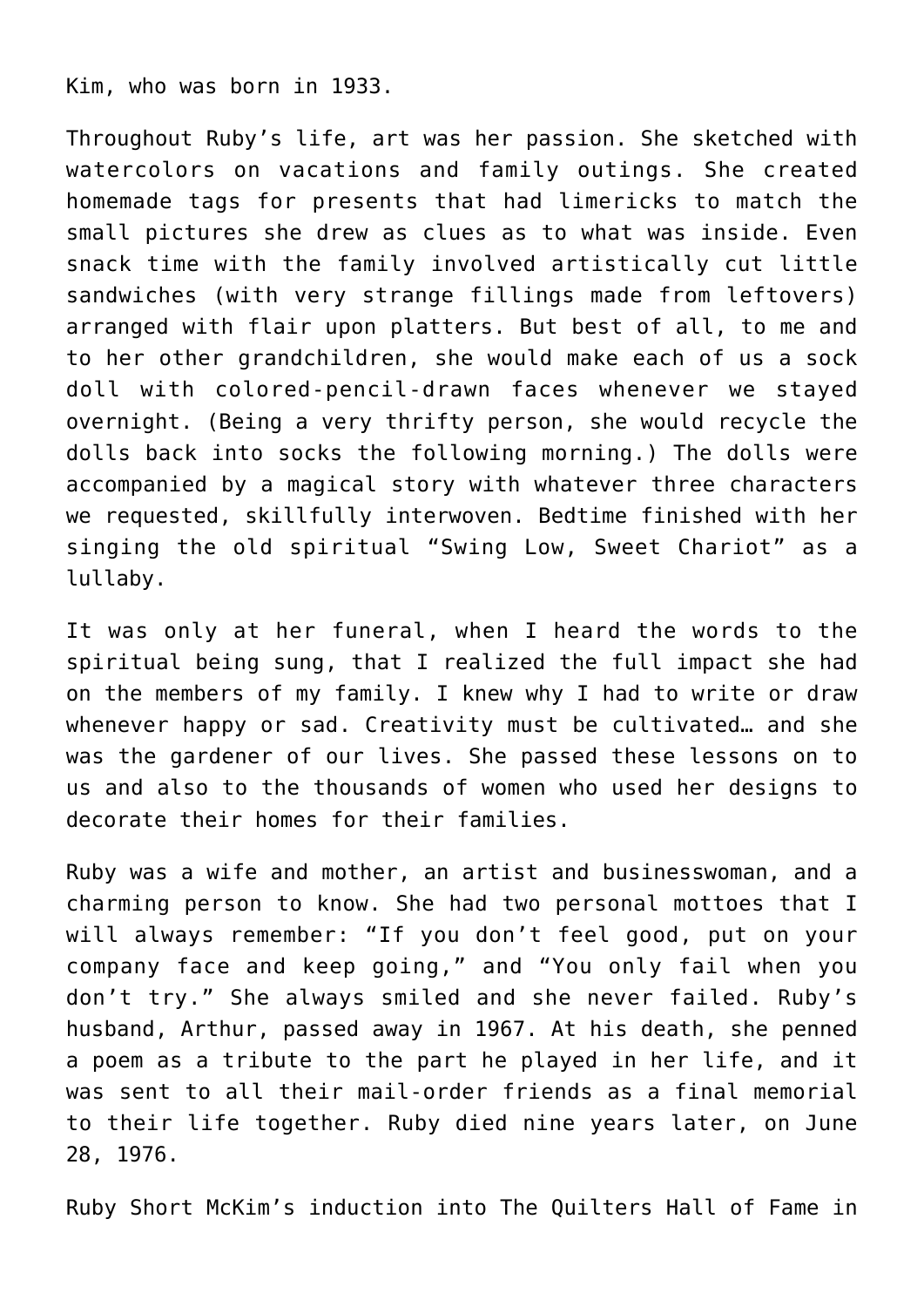2002 recognized her important contributions to the quilt revival of the early twentieth century, through her widely distributed designs, her book, and her business.

by Christina Fullerton Jones *"Quilts- We never have too many… Something useful, something beautiful or fittingly clever when finished should of course be the aim of every woman who enjoys doing handwork."* Ruby Short McKim

Better Homes and Gardens, March 1930



Pieced Iris from a Ruby Short McKim pattern. Maker and date unknown. Hand quilted. From the collection of The Quilters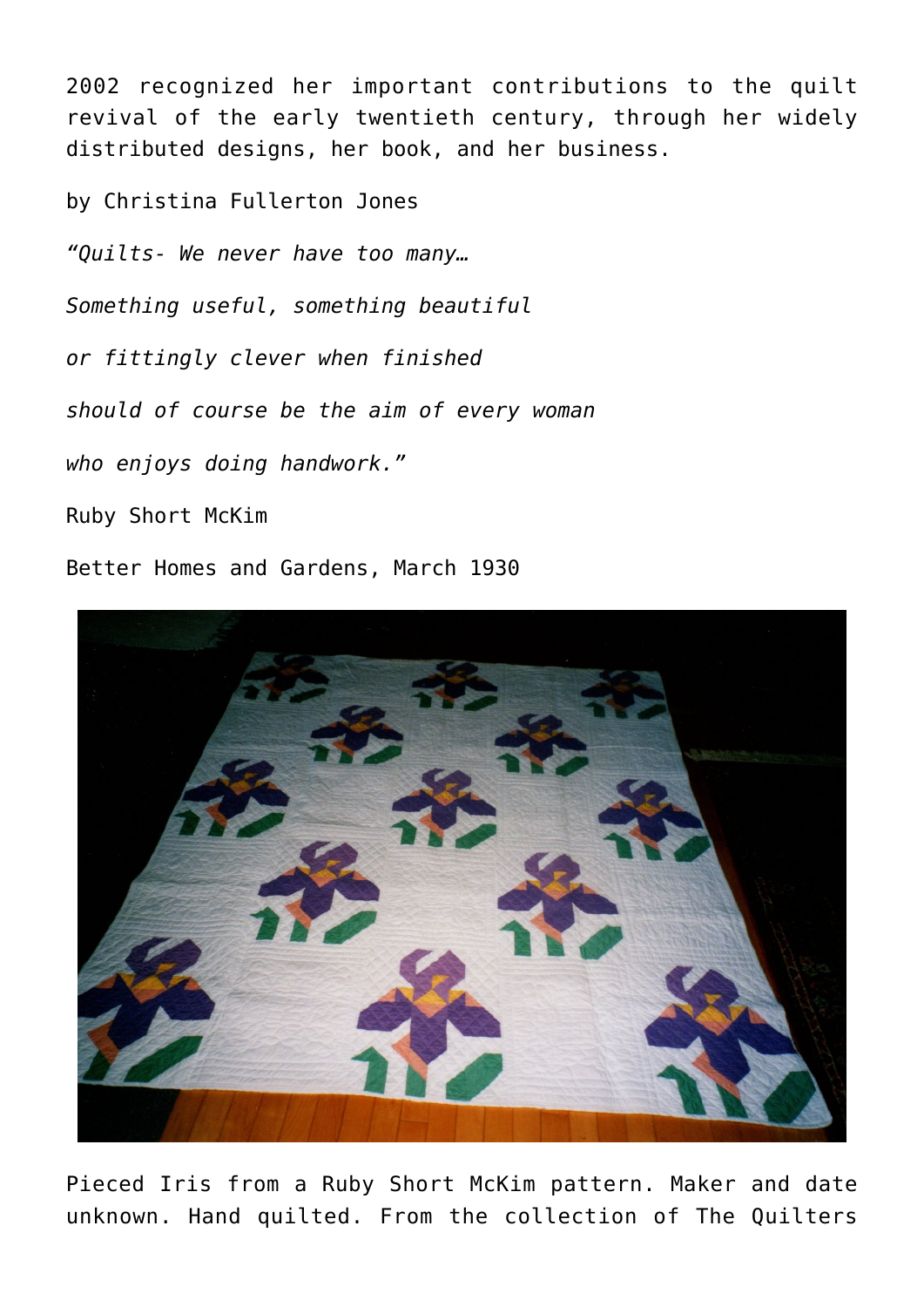Hall of Fame.



Embroidered Kingfisher design from Ruby's Birdlife series. Maker and date unknown. From the collection of The Quilters Hall of Fame.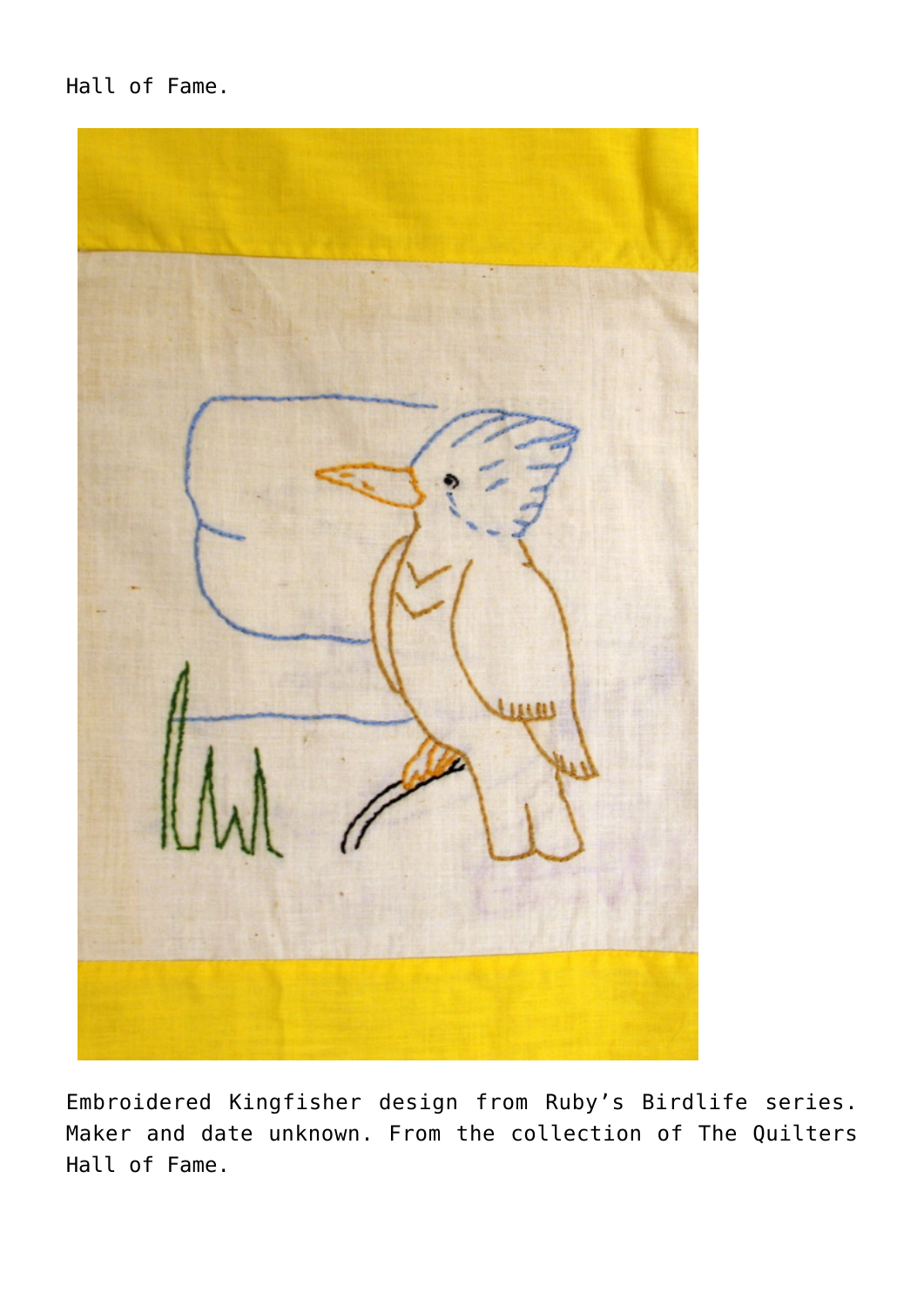

Kimport Dolls Catalog 1963 – 64 Edition. From the collection of The Quilters Hall of Fame.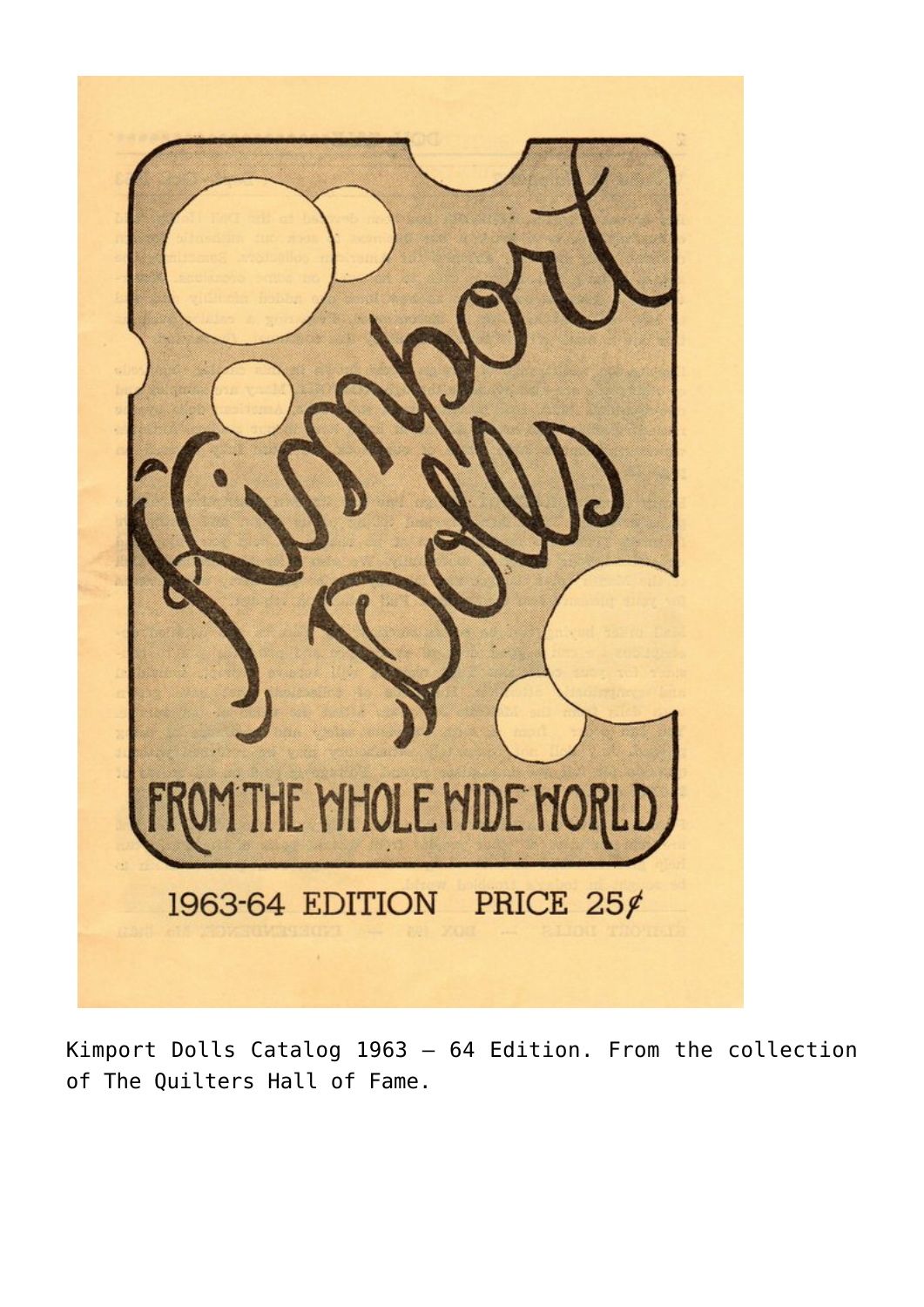

## **Selected Reading**

Filo, Jill Sutton. Articles on Ruby McKim patterns. *American Patchwork and Quilting*. February, April, August 1998; February 1999.; February 2000; February 2001.